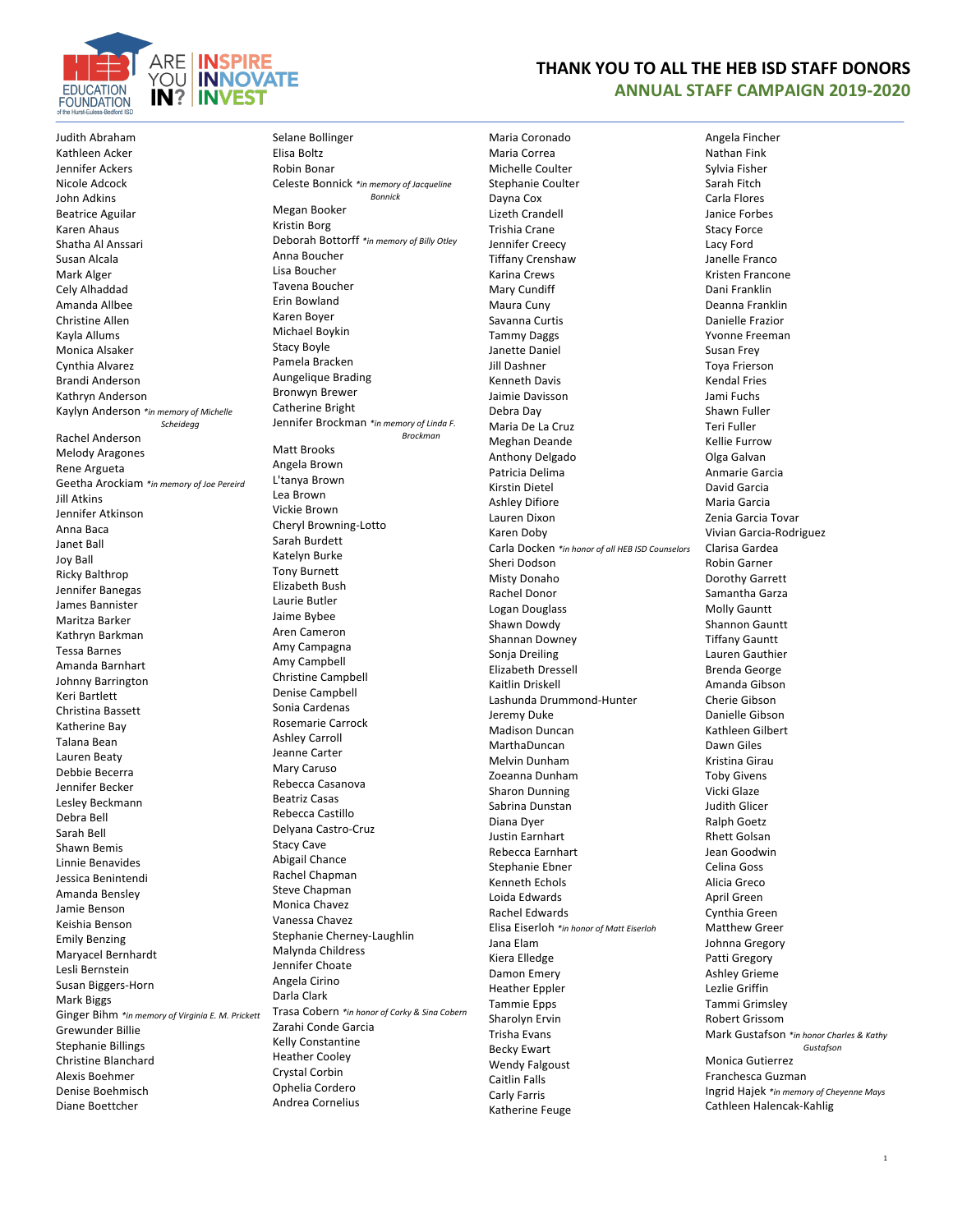

## **THANK YOU TO ALL THE HEB ISD STAFF DONORS ANNUAL STAFF CAMPAIGN 2019-2020**

Mary Haley Kaitlyn Hall Melissa Hall Trisha Handy Laura Hanlon Mary Hannigan Becky Hansen Holly Hansen Scott Harlan Suzan Harper Kathleen Harrell Kristin Harris Micheal Harris Rebecca Harris Bryan Harston *\*in honor Patricia & Connell Ghormley* Theresa Hart Debra Harvey Susan Heap Wendy Heisch Willie Henderson Sheryl Hentze Monica Henze Jennifer Hermes *\*in honor of Glen & Misty Hermes* Rosa Herrera Stacy Herron Mettie Hesse Teresa Hicks Clarene Hight Verleeta Hines *\*in memory of Addie & Elbert Penson* Kinza Hirani Tobin Hodges Evan Hoffman John Hollis Leslie Honolka *\*in memory of Cody Honolka* Thomas Hook Justin Hooten Laura Hosier *\*in memory of Will Cormier* Karen Howey Terralynn Hoyt Trina Hughes Debra Humbles Dee Hunt Beverly Ihnfeldt Twala Ingram Carmen Isaac Melissa Iturria Mei-Ling Izquierdo-Roger Gina Jackson Kenya Jackson Jodi James Liesl James Pamela James Rachel Jeantet Johanna Jenkins Krista Jilek Latonya John Jennifer Johnson Nakendrick Johnson Kathryn Jones Swayzw Julie Karen Jumper Cynthia Justice

Mary Kamm Sharon Karlen Lisa Karr *\*in memory of James David Paulk, Jr.* Catherine Kazyaka Melody Kelly Stacy Kelly Joy Keohane Olivia Kepler Todd Ketcham Katie Killip Charlotte King Julie Kleck Marie Knapp Cynthia Koch Courtney Koder Nicole Kolodetsky Ngulunitenzapa Kossia Sara Krueger Jancy Kruk Katelyn Lammons Lori Lane Jacie Langham Patricia Lappa Sonya Lardge Melanie Lasoi Susan Lavender Michelle Lawhorne Caren Lawrence Erin Leach Mallory Leblo Janet Ledbetter Alicia Leftwich Michelle Lemmons Christine Lennox Timothy Lewis Emily Lindsey Angie Little Lisa Loerwald Hildegard Lombardo Nadine Londrigan Laura Long Iman Mackey Madison Madere Melanie Magee Shawn Malone Kristen Manning *\*in honor of Julie Middletom* Kristine Manning Angel Margaret Andrea Marks-Garcia Carol Marlow Melissa Marshall Lydia Martin *\*in memory of Joe Waller* Erika Martin Miranda Martin Sondra Martin Michael Martinak Joy Martinez Constance Massey Charese Matthews Julia Mattox Audrey Mayorga Julie Mcavoy Kaitlin Mccain Keri Mccarty Laura Mcilrath

Latanya Mcintosh Margaret Mcintyre Pamela Mckenna Tonya Mckenna Morgan Mclallen Vivian Mcnosky Melissa Meadows Clifford Meixner Consuelo Mejia Doreen Mengwasser Stacy Merritt John Metheny D'lana Metz Thomas Miles Sarah Milks Amy Miller Julie Miller *\*in honor of Margaret Mille* Monica Miller Sandra Minor Donna Moore Erin Moore Marett Moore Tanya Morales Lance Moran Sonya Moreno *\*in memory of Kaye Lively* Emily Morgan Veronica Morgan Jean Moriarty Mary Morris Mary Mrkacek Nilda Munoz Linda Munz Laura Neal Shawn Neally Courtney Nelson Kerrie Nelson Lisa Nelson Lance Newman Le-Anne Nguyen Vy Nguyen Tina Nichols David Nielsen Megan Noble Mary Nolan Holly Norgaard *\*in honor of Dale & Janet Luttrell* Brenda North Leslie Norton Kathleen O'hara Carla Otten Christie Overton Donna Owens Samantha Padilla Kristin Palumbo Stefanie Parent Shelbie Parsons Polly Pascual Mariela Patino Donna Paul Kelsey Penix Michelle Pepper Anthoni Perez Emily Perez Brandon Perry Carrie Phillips Jacqueline Piasecki

Lauri Picker Michelle Pierce *\*in honor of Robbie Bugsby* Hope Pirtle Sherree Pitt Maribel Pluenneke Tami Polenz Maria Pope Kimberly Porterfield Amy Powell Brooke Proffitt Maria Pruzzo Emily Pryor Lyndsey Puckett Susan Pugh Patricia Purcell Wendy Purdy Lissa Purpura Cayla Putnam Janine Putnam Leigh-Anna Qualls Julie Quinn Carlos Quintanilla Cameron Ramirez Karina Ramirez SandyRamirez Jodie Ramos Amanda Rawls Arendol Rawls Leslie Ray Peggy Reese Joy Reyes Rhonda Reynaud Christian Reynolds Katina Rhodes Delinda Rice Miranda Rice Elizabeth Richard Ronda Richardson Darla Richmond Cynthia Ritner Kristina Rivera Grace Roberson Cristina Roberts Kimberly Roberts Randa Robison Cynthia Rockett Ann Rodriguez Lilia Rodriguez Reena Rodriguez *\*in honor of Donna Paul* Damaris Rodriguez-Lopez Susan Romero Yamille Rosario Karen Rose Melissa Rothermel Aubrey Rougeau Jennifer Rovira Tara Rowlands Mariana Royer Amy Ruby Melissa Ruhland Anna Ruiz Mary Salazar Cecilia Salgado Caitlin Salyers Gracie Sanchez